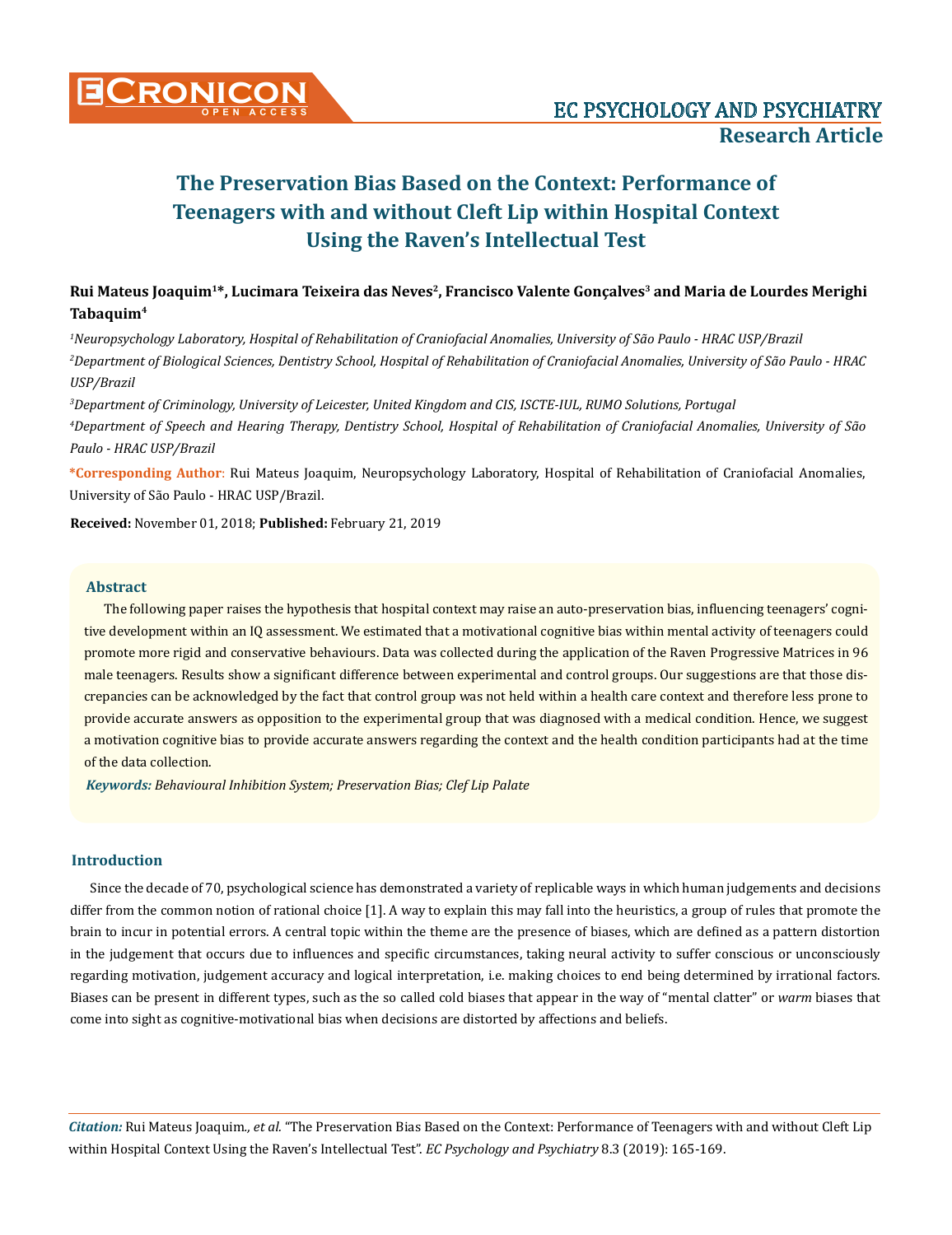166

There is a diversity of evidence which demonstrated that simple cleaning reminders influence moral judgements that promote biases associated to sexual behaviour or even political attitudes in people [2,3]. Inducing the feeling of being clean, for instance by rinsing hands, show effects on moral judgement in actions associated to become pure and avoid pornography visualization, handling garbage, drug consumption [4]. Although there is no direct evidence, a potential explanation is that promoting physical cleanness seems to increase individuals' sensitivity to feel dirty, creating anxious answers, i.e., behavioural responses that express the and promote the behavioural inhibition system [BIS] [5]. The BIS consists itself from the brain structures that take organisms to avoid danger or punishment. This model, once revised showed to be more related to anxiety than fear [6,7].

An important cognitive bias that can occur previously to the BIS activation is the attention bias, i.e. the tendency of having attention focused to emotional similar stimuli, neglecting relevant data and promoting correlation or association judgements. The functional description of the BIS that has been presented is compatible with the notion of auto-preservation, i.e., the action or tendency from an organism of conserving its own existence or integrity and the innate action of maintaining itself alive. It is possible to observe this phenomenon in all live organisms regarding survival basic mechanisms to preserve live.

The hospital context configures itself as a context where cleanliness and asepsis are imperative due to the infections risks. The World Health Organisation (WHO) mentioned that hospital infections reach between 14 and 19% of Brazilian patients [8]. Hence, the context itself of an hospital may promote the activation of the BIS as well as an important bias related to auto-preservation, making individuals' behaviour more conservative and conscious as has been described [9].

#### **Hypothesis**

Considering the set of current evidences that scientific research has been presented, a hypothesis that asepsis within the hospital context promotes an auto-preservation bias within individuals' cognitive activity by activating their BIS. This activation was believed that individuals would adopt more protective and conservative tendencies as opposite of flexible behaviours. Thus, we aimed to answer the following research question: BIS activation when promoting a protective behavioural tendency promotes an auto-preservation bias that can be observed within an IQ assessment?

## **Methods**

To test this hypothesis a total amount of 96 male adolescents, aged 14 to 17 years old, participated in the study comprising two groups: GI, formed by 50 participants with repaired FLP. GII, with 46 adolescents without FLP. The inclusion criteria for participation in the GI study was to have a diagnosis of cleft and lip palate, enrolled in the HRAC/USP, to be in the age range of the study, and the authorization of parents or guardians. To formally consent to spontaneous participation in research. The inclusion criteria for the GII consisted in formally consenting to the participation of the research, presenting age at the proposed age range, to be regularly enrolled at schools of the official public school network and having parental consent. Exclusion criteria for both groups were those of having a syndromic diagnosis, sensory or neuropsychiatric deficiency. Present interfering systemic disease in the immune system. Make use of neurological and/or psychiatric medications.

#### **Data analyses and Instruments**

The instrument used to collect data from the survey were Raven's Progressive Matrices (Raven, 1979) and the analysis of the research data was performed using a normality test, verifying the non-distribution normal of the data. For this reason, the use of a non-parametric approach was used in the data analysis by Mann-Whitney Rank Sum Test; Chi-square.

#### **Ethical research procedures**

The project was submitted to the Research Ethics Committee of HRAC/USP, approved by the opinion of n. 885800 of 11/17/2014. To participate in the research, the subjects and caregivers were informed and invited, followed by the formalization through the signatures of both in the Term of Free and Informed Consent in accordance with resolution 466/2012 of the National Health Council. In the end,

*Citation:* Rui Mateus Joaquim*., et al.* "The Preservation Bias Based on the Context: Performance of Teenagers with and without Cleft Lip within Hospital Context Using the Raven's Intellectual Test". *EC Psychology and Psychiatry* 8.3 (2019): 165-169.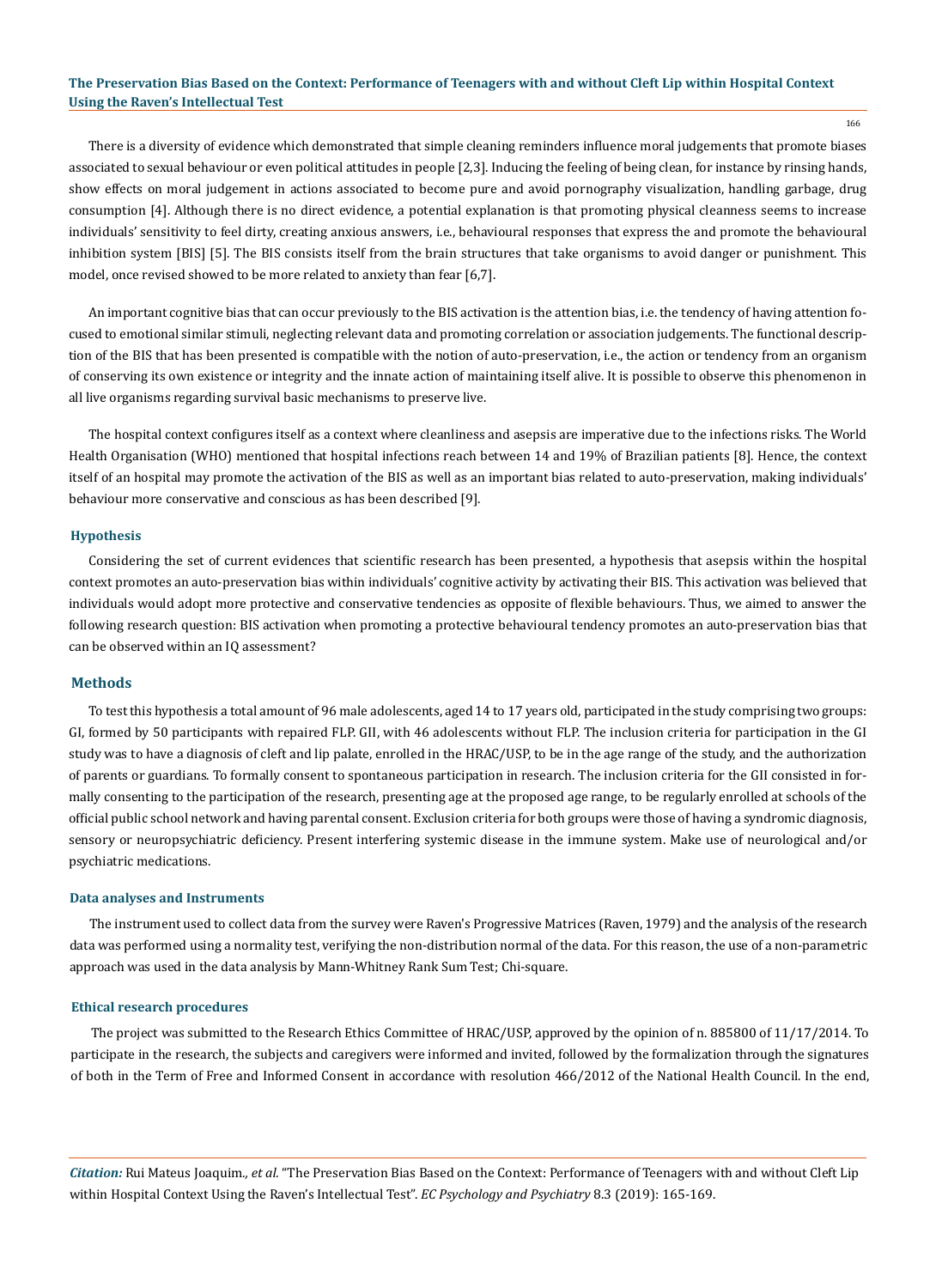167

Anonymity and privacy, preserving their right of not to accept or interrupt their participation, if they so wished, without this being likely to cause embarrassment or loss of attendance at the institution. In the GI, the contact occurred directly during the hospital routine; In the GII, after authorization from the participating institution, occurred personally with the adolescent in a school context, complemented by the terms of assent and consent addressed to parents or guardians. The adolescents who had the terms of consent duly authorized were considered in the screening of the research.

The GI participants were identified by consulting the HRAC-USP Data Processing Center (CPD) section. Subsequently, a specific time schedule was requested in the scheduling sector compatible with the patients' return for routine ambulatory or surgical services in the hospital.

G2 participants who had the duly authorized consent terms were submitted to the eligibility criteria to be considered participants in the study. The administration of the neuropsychological tests for the GI occurred in the Laboratory of Neuropsychology of the Hospital of Rehabilitation of Craniofacial Anomalies - USP, being careful with the privacy and orientation about the objectives of the collection procedures. At the end of the evaluation process, the results were returned to the participant and parents or guardians, partially repaying the collaboration provided in the project.

The administration of the tests for G2 occurred in the facilities of the Mirim Araçatuba Foundation. The institution serves adolescents between the ages of 14 and 18, of both genders, among whom many are in situations of social vulnerability. It is a cultural and educational association that provides educational and professional assistance to adolescents in situations of personal and social risk, as well as, low income youths seeking their insertion in the job market. Taking care of the privacy, guidance on the research objectives was performed data collection. At the end of the evaluative process, the results were returned to the participants, parents or guardians and the school, partially repaying the collaboration provided.

The evaluation of the intellectual level consisted in the administration of the RAVEN Intelligence Test, seeking the identification of logical non-verbal intellectual visuospatial reasoning. The instrument was applied individually, according instrument regulations. This procedure lasted approximately 15 minutes.

#### **Results**

In order to contemplate the objectives proposed in this study, information about the studied population (G1 and G2) was presented, followed by the results obtained through the instrument used in the data collection. The stratified analyses were also demonstrated based on the comparison of the results (Table 1).

|                     |             |        |                    | <b>Education level*</b> |           |           |  |
|---------------------|-------------|--------|--------------------|-------------------------|-----------|-----------|--|
| <b>Participants</b> | $\mathbf n$ | Gender | <b>Average age</b> | ES                      | <b>EM</b> | <b>CE</b> |  |
| G1                  | 50          | Male   | 16 y/o             | 9                       | 40        |           |  |
| G <sub>2</sub>      | 46          | Male   | 16 y/o             | 8                       | 38        | -         |  |
| Total               | 96          | Male   | 16 y/o             | 17                      | 78        |           |  |

*Table 1: Characterization of participants in the study. \*ES: Elementary School; HS: High School; CE: College Education.*

Comparing the ages between the groups using the Mann - Whitney Rank Sum Test non - parametric test, no significant differences were found between the groups, since the participants were distributed in a balanced way in the age group of 15 to 17 years (Table 2).

The Chi-square test was used to compare the intelligence level, using the Raven Progressive Matrix test, considering the categories of the protocol. A statistically significant difference was found between the groups in the discrepant classification category (Table 3).

*Citation:* Rui Mateus Joaquim*., et al.* "The Preservation Bias Based on the Context: Performance of Teenagers with and without Cleft Lip within Hospital Context Using the Raven's Intellectual Test". *EC Psychology and Psychiatry* 8.3 (2019): 165-169.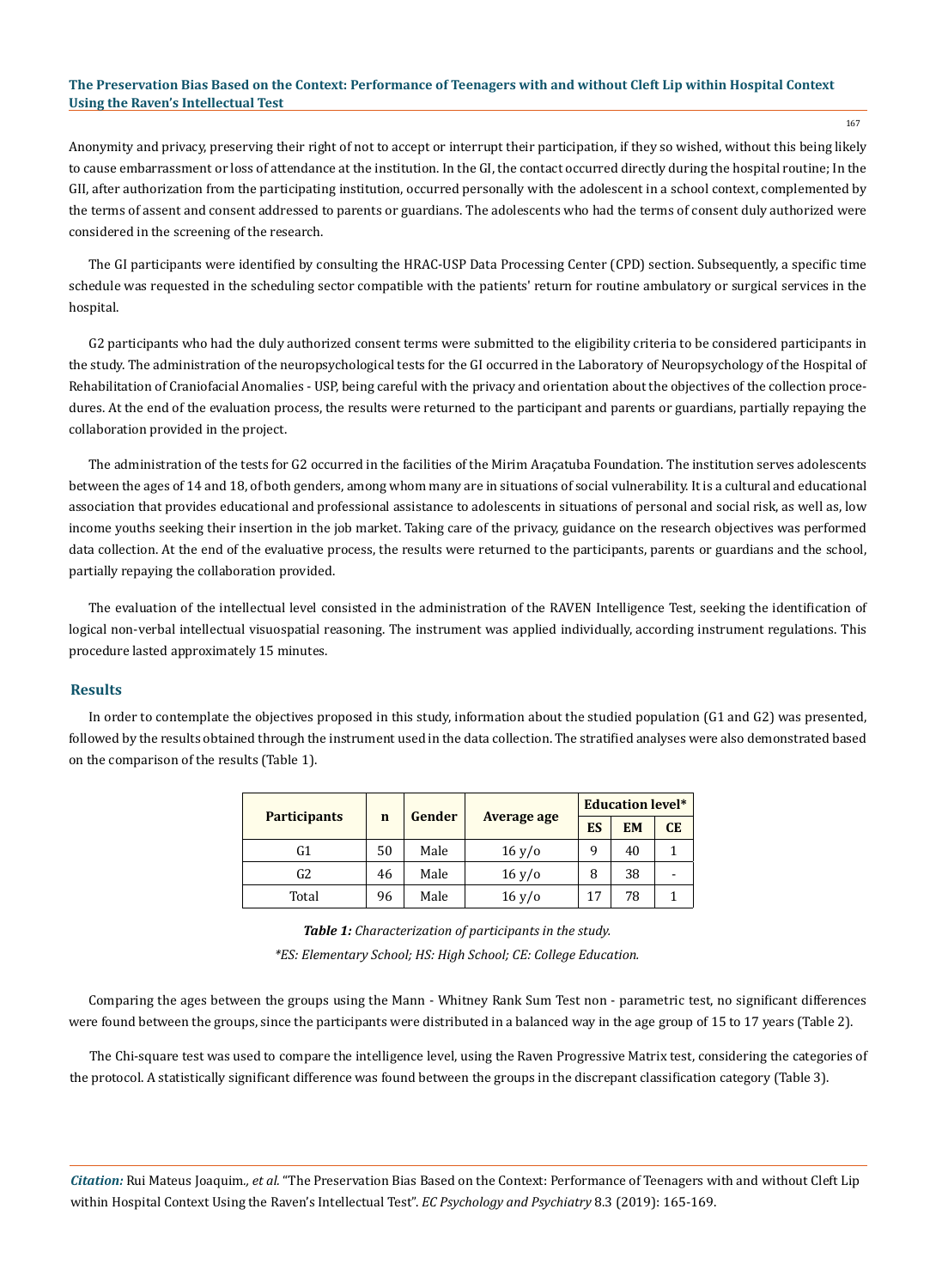| Age            | J  | <b>Average</b> | 25%  | 75%         | <b>Average</b> | P.D |             |
|----------------|----|----------------|------|-------------|----------------|-----|-------------|
| G <sub>1</sub> | 50 | 15,7           | 15,1 | 171<br>17,1 | 16,0           | .,. |             |
| G <sub>2</sub> | 46 | 15,7           | 15,2 | 17,0        | 16,0           | ⊥,⊥ | $p = 0.965$ |

| <b>Groups</b>                 | G1 |      | G <sub>2</sub> |               |              |
|-------------------------------|----|------|----------------|---------------|--------------|
| <b>Categories</b>             | S  | $\%$ | S              | $\frac{0}{0}$ |              |
| Discrepant                    |    | 0,0  | 10             | 21,7          |              |
| <b>Evidence of Disability</b> | q  | 18,0 | 12             | 26,1          | $p = 0.003*$ |
| Lower than average            | 19 | 38,0 | 12             | 26,1          |              |
| Average                       | 20 | 40,0 | 12             | 26,1          |              |
| Above Average                 | 2  | 4,0  | 0              | $_{0,0}$      |              |

*Table 2: Comparing groups by age.*

*Table 3: Ravens's Progressive Matrices Test - General Scale.*

It was found that, when comparing the performances between G1 and G2, there was a representative discrepancy score in G2, indicating a pattern of random responses.

## **Discussion**

When comparing the performance within the intellectual test between groups, a significant difference is observed ( $p = .003$ ). The control group presented a pronounced discrepancy in the Raven's test, being observed that 21% of the sample within this group were inconsistent cases, i.e. cases that reach discrepancies greater than  $\pm$  2. These discrepancies have been mentioned in Raven's manual as potential random answers throughout the test (Raven, 1979). Facing this scenario, it is possible to infer that a potential cognitive bias as well as motivational factors may have been the source of such results and discrepancies during the intellectual test application. Due to the fact that group 2 was not included within an hospital context and health care attention environment, we believe that G2 was not as motivated to perform the tasks as G1. Another note is the fact that within the hospital context, patients have a greater amount of experimental solicitations for research purposes. Our results also allow us to think in the possibility that a more conscious and conservative behaviour may have occurred by the existence of a preservation bias due to the hospital context and its type of environment. In the presence of the asepsis need within this context, one can expect the BIS to be activated and individuals to be more prone to produce behavioural answers more cooperative to the experiment as well as aversive to risk.

Affective and social commitments added to specific cognitive losses can configure potential risk conditions for complex cerebral processing actions which demand an integrated functioning in different domains, for example the executive functions. Saying this, we acknowledge a limitation in our study. Significant differences that were found may have been present due to biopsychosocial characteristics between groups rather than due to the preservation bias promoted by the institutional context of the hospital. Studies like ours should consider a third group of participants such as a group of clinical patients but without being individuals that are integrated in rehabilitation processes to verify with higher clarity if discrepancies within answers are associated with patients' characteristics profile or if the clinical context plays an important role in this process [10,11].

## **Conclusion**

We observed that individuals within the clinical context had higher accuracy as opposition to the control group. We noticed a tendency that control group individuals may have reported their answers at chance in most cases. By acknowledging this, we may also suggest that clinical treatments as well as other assessments that are needed to carry with individuals for clinical reasons may need to be carried within a conservative context. On another note, it is also interesting to point out that some of the treatments that are not carried within the clinical setting may have a decrease of success rates due to the fact that individuals will have a small preservation effect and therefore

*Citation:* Rui Mateus Joaquim*., et al.* "The Preservation Bias Based on the Context: Performance of Teenagers with and without Cleft Lip within Hospital Context Using the Raven's Intellectual Test". *EC Psychology and Psychiatry* 8.3 (2019): 165-169.

168